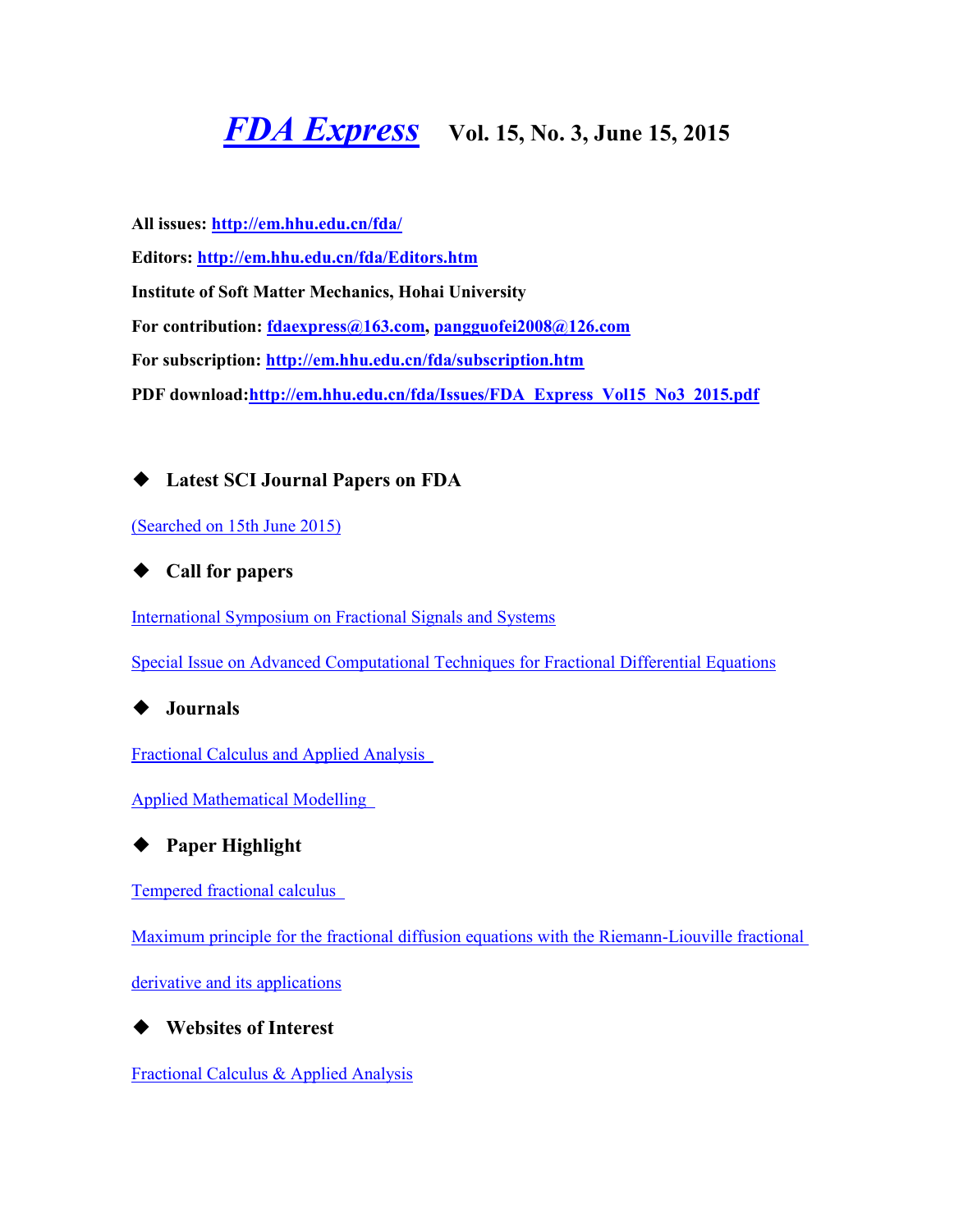# **Latest SCI Journal Papers on FDA**

========================================================================

------------------------------------------

### **(Searched on 15th June 2015)**

[CERTAIN NEW GRUSS TYPE INEQUALITIES INVOLVING SAIGO FRACTIONAL](http://apps.webofknowledge.com/full_record.do?product=WOS&search_mode=MarkedList&qid=5&SID=T1J2GBHfyAgostxV4Gn&page=1&doc=2&colName=WOS)  [q-INTEGRAL OPERATOR](http://apps.webofknowledge.com/full_record.do?product=WOS&search_mode=MarkedList&qid=5&SID=T1J2GBHfyAgostxV4Gn&page=1&doc=2&colName=WOS)

By: Wang, Guotao; Agarwal, Praveen; Baleanu, Dumitru JOURNAL OF COMPUTATIONAL ANALYSIS AND APPLICATIONS Volume: 19 Issue: 5 Pages: 862-873 Published: NOV 2015

[Computational solutions of unified fractional reaction-diffusion equations with composite](http://apps.webofknowledge.com/full_record.do?product=WOS&search_mode=MarkedList&qid=5&SID=T1J2GBHfyAgostxV4Gn&page=1&doc=3&colName=WOS)  [fractional time derivative](http://apps.webofknowledge.com/full_record.do?product=WOS&search_mode=MarkedList&qid=5&SID=T1J2GBHfyAgostxV4Gn&page=1&doc=3&colName=WOS)

By: Saxena, R. K.; Mathai, A. M.; Haubold, H. J. COMMUNICATIONS IN NONLINEAR SCIENCE AND NUMERICAL SIMULATION Volume: 27 Issue: 1-3 Pages: 1-11 Published: OCT 2015

[Dynamical behavior of fractional-order Hastings-Powell food chain model and its discretization](http://apps.webofknowledge.com/full_record.do?product=WOS&search_mode=MarkedList&qid=5&SID=T1J2GBHfyAgostxV4Gn&page=1&doc=4&colName=WOS) By: Matouk, A. E.; Elsadany, A. A.; Ahmed, E.; et al. COMMUNICATIONS IN NONLINEAR SCIENCE AND NUMERICAL SIMULATION Volume: 27 Issue: 1-3 Pages: 153-167 Published: OCT 2015

[Network coherence in the web graphs](http://apps.webofknowledge.com/full_record.do?product=WOS&search_mode=MarkedList&qid=5&SID=T1J2GBHfyAgostxV4Gn&page=1&doc=5&colName=WOS)

By: Ding, Qingyan; Sun, Weigang; Chen, Fangyue COMMUNICATIONS IN NONLINEAR SCIENCE AND NUMERICAL SIMULATION Volume: 27 Issue: 1-3 Pages: 228-236 Published: OCT 2015

[Nonlocal Cauchy problems for semilinear differential inclusions with fractional order in Banach](http://apps.webofknowledge.com/full_record.do?product=WOS&search_mode=MarkedList&qid=5&SID=T1J2GBHfyAgostxV4Gn&page=1&doc=6&colName=WOS)  [spaces](http://apps.webofknowledge.com/full_record.do?product=WOS&search_mode=MarkedList&qid=5&SID=T1J2GBHfyAgostxV4Gn&page=1&doc=6&colName=WOS)

By: Wang, JinRong; Ibrahim, A. G.; Feckan, Michal COMMUNICATIONS IN NONLINEAR SCIENCE AND NUMERICAL SIMULATION Volume: 27 Issue: 1-3 Pages: 281-293 Published: OCT 2015

[Existence and symmetric result for Liouville-Weyl fractional nonlinear Schrodinger equation](http://apps.webofknowledge.com/full_record.do?product=WOS&search_mode=MarkedList&qid=5&SID=T1J2GBHfyAgostxV4Gn&page=1&doc=7&colName=WOS) By: Torres Ledesma, Cesar COMMUNICATIONS IN NONLINEAR SCIENCE AND NUMERICAL SIMULATION Volume: 27 Issue: 1-3 Pages: 314-327 Published: OCT 2015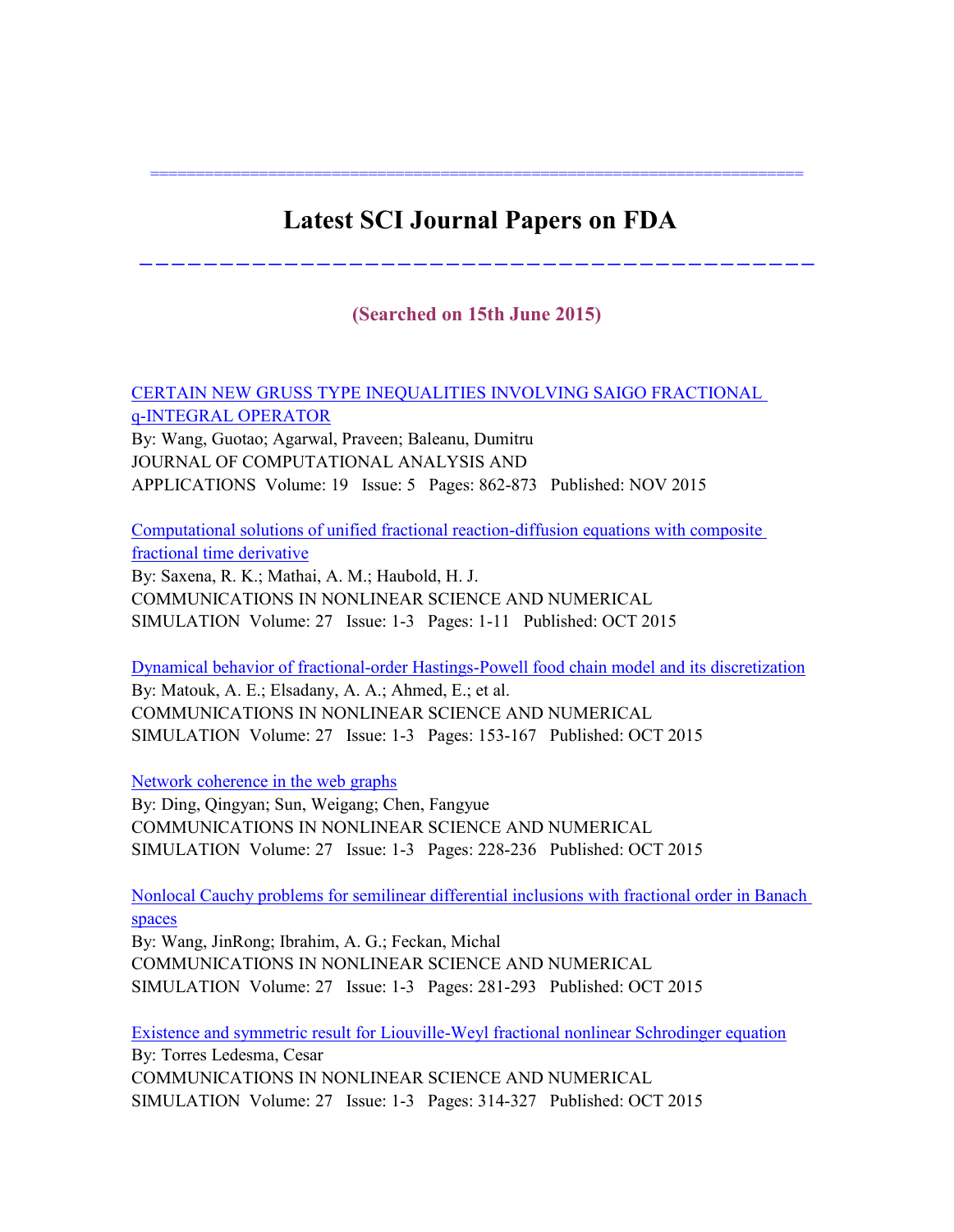[WAVE EXTENSION PROBLEM FOR THE FRACTIONAL LAPLACIAN](http://apps.webofknowledge.com/full_record.do?product=WOS&search_mode=MarkedList&qid=5&SID=T1J2GBHfyAgostxV4Gn&page=1&doc=8&colName=WOS)

By: Kemppainen, Mikko; Sjogren, Peter; Luis Torrea, Jose DISCRETE AND CONTINUOUS DYNAMICAL SYSTEMS Volume: 35 Issue: 10 Pages: 4905-4929 Published: OCT 2015

[A Novel Multistep Generalized Differential Transform Method for Solving Fractional-order Lu](http://apps.webofknowledge.com/full_record.do?product=WOS&search_mode=MarkedList&qid=5&SID=T1J2GBHfyAgostxV4Gn&page=1&doc=9&colName=WOS)  [Chaotic and Hyperchaotic Systems](http://apps.webofknowledge.com/full_record.do?product=WOS&search_mode=MarkedList&qid=5&SID=T1J2GBHfyAgostxV4Gn&page=1&doc=9&colName=WOS)

By: Al-Smadi, Mohammed; Reihat, Asad; Abu Arqub, Omar; et al. JOURNAL OF COMPUTATIONAL ANALYSIS AND APPLICATIONS Volume: 19 Issue: 4 Pages: 713-724 Published: OCT 2015

[Fractal measures with uniform marginals](http://apps.webofknowledge.com/full_record.do?product=WOS&search_mode=MarkedList&qid=5&SID=T1J2GBHfyAgostxV4Gn&page=1&doc=10&colName=WOS) By: Day, D.; Mendivil, F.

JOURNAL OF MATHEMATICAL ANALYSIS AND APPLICATIONS Volume: 429 Issue: 2 Pages: 1096-1112 Published: SEP 15 2015

[A counterexample to a Frederico-Torres fractional Noether-type theorem](http://apps.webofknowledge.com/full_record.do?product=WOS&search_mode=MarkedList&qid=5&SID=T1J2GBHfyAgostxV4Gn&page=2&doc=11&colName=WOS)

By: Ferreira, Rui A. C.; Malinowska, Agnieszka B. JOURNAL OF MATHEMATICAL ANALYSIS AND APPLICATIONS Volume: 429 Issue: 2 Pages: 1370-1373 Published: SEP 15 2015

[Viscoelastic behaviour of asphalt modified by grafted tri-block copolymers: predictions of](http://apps.webofknowledge.com/full_record.do?product=WOS&search_mode=MarkedList&qid=5&SID=T1J2GBHfyAgostxV4Gn&page=2&doc=12&colName=WOS)  [fractional rheological models](http://apps.webofknowledge.com/full_record.do?product=WOS&search_mode=MarkedList&qid=5&SID=T1J2GBHfyAgostxV4Gn&page=2&doc=12&colName=WOS) By: Vargas, Maria A.; Sanchez, Antonio; Guthausen, Gisela; et al. INTERNATIONAL JOURNAL OF PAVEMENT ENGINEERING Volume: 16 Issue: 8 Pages: 730-744 Published: SEP 14 2015

[\[Back\]](file:///C:/Users/Administrator/AppData/Local/Microsoft/Windows/Temporary%20Internet%20Files/FrontPageTempDir/pvw2.htm%231)

# **Call for Papers**

------------------------------------------

==========================================================================

**International Symposium on Fractional Signals and Systems** 

**FSS 2015, 1-3 October 2015**

**Technical University of Cluj-Napoca, Cluj-Napoca, Romania**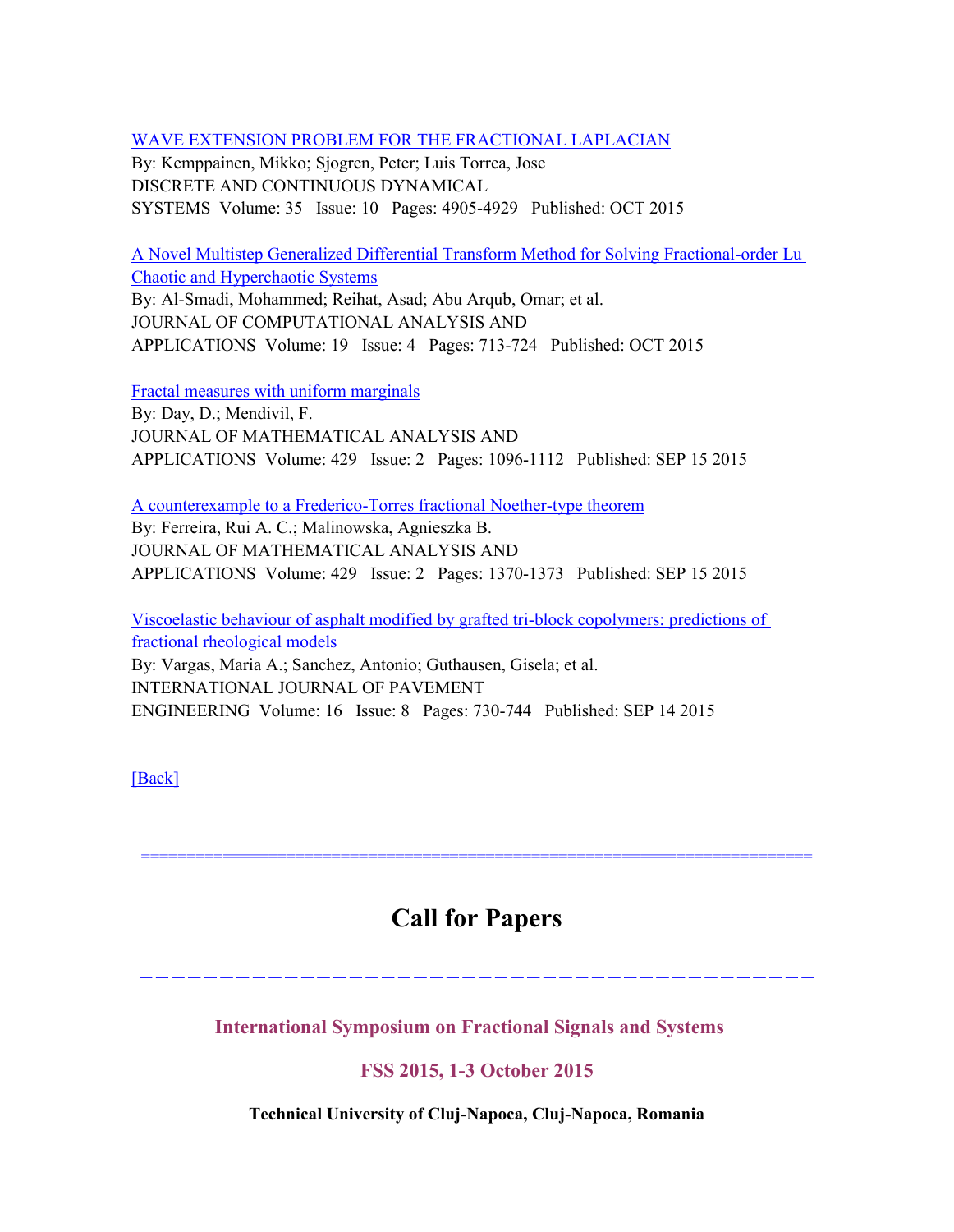#### **[http://www.fss-conference.com](http://www.fss-conference.com/)**

#### **Scope**

The organizing committee has the pleasure of inviting you to participate at the International Symposium on Fractional Signals and Systems, FSS 2015 hosted by the Technical University of Cluj-Napoca, Romania, during 1-3 October 2015. We sincerely welcome our colleagues worldwide to join us for FSS 2015.

Fully integrated in the international academic life, The Technical University of Cluj-Napoca pays attention to the international exchange of values, an aspect that is visible in the over 200 interuniversity agreements and in the large number of student mobilities. The opening towards the European and world space of education and research through an internationalization process represents one of the major objectives of the university.

Cluj-Napoca is the second most populous city in Romania, after the national capital Bucharest, and is the seat of Cluj County in the northwestern part of the country. Located in the Someşul Mic River valley, the city is considered the unofficial capital to the historical province of Transylvania. Several UNESCO World Heritage sites lie within driving distance from Cluj-Napoca: the fortified churches in Transylvania, the Dacian fortresses of the Orastie Mountains, the historic centre of Sighişoara and the wooden churches of Maramureş.

Topics include, but are not limited to:

Fractional order control (tuning, implementation issues, new algorithms)

 Signal analysis and filtering with fractional tools (restoration, reconstruction, analysis of fractal noises, etc.)

- Fractional modeling
- Fractional system identification (linear, nonlinear, multivariable methods, etc.)

#### **Important deadlines**

Submission opens: 1 May 2015

Initial submission: **1 June 2015 15 June 2015 (NEW DEADLINE)** 

Author notification: 1 July 2015

Final submission: **20 July 2015** 

Conference dates: 1-3 October 2015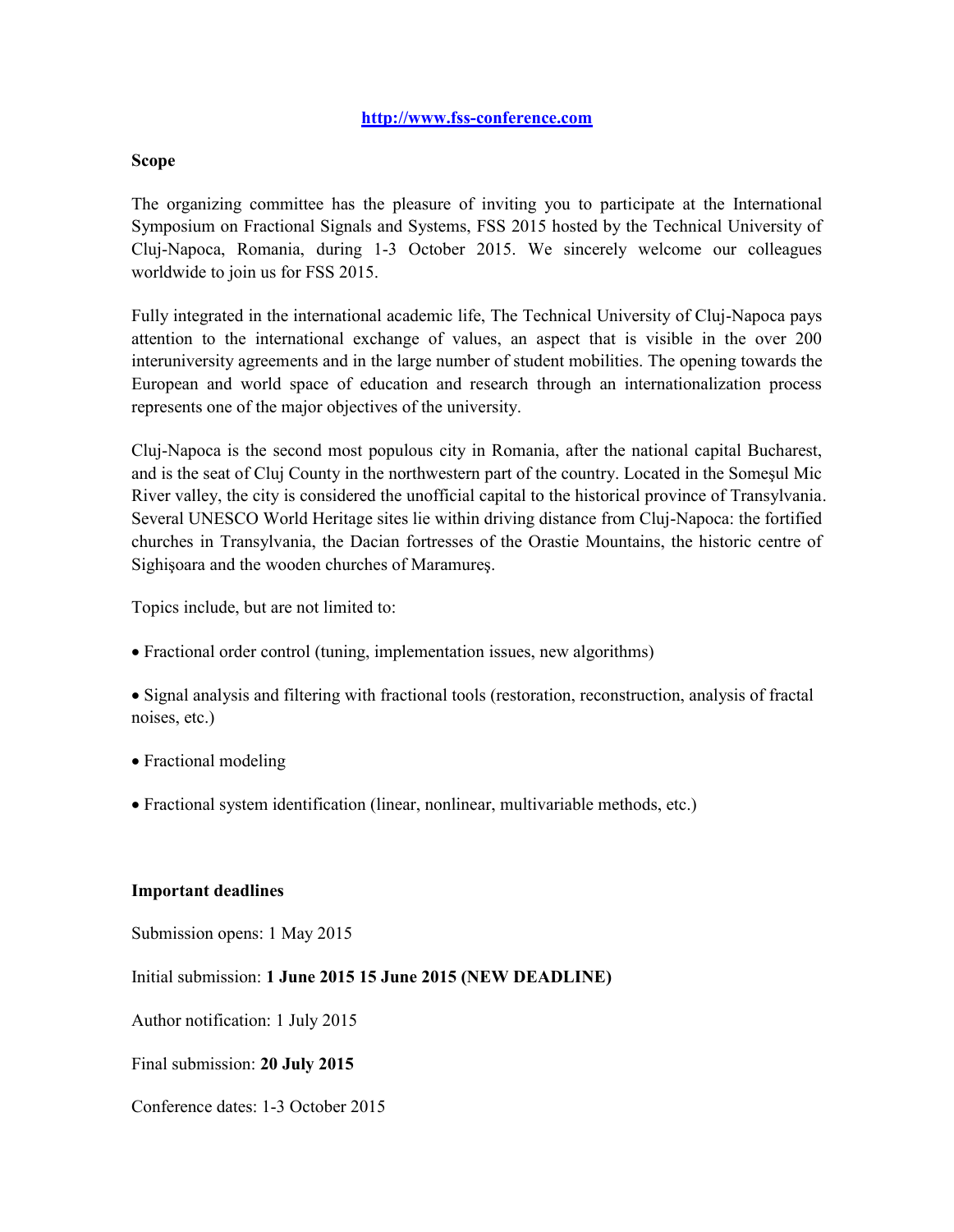Submission Guidelines

Prepare the papers according to recommendation available at: http://www.fss-conference.com

Fees and registration

Until 20.07.2015 From 20.07.2015

Regular fee: 350 Eur 450 Eur

Accompanying person\* 150 Eur 180 Eur

\*(welcome reception, dinner and trip)

[\[Back\]](file:///C:/Users/Administrator/AppData/Local/Microsoft/Windows/Temporary%20Internet%20Files/FrontPageTempDir/pvw2.htm%231)

### **Special Issue on Advanced Computational Techniques for Fractional Differential Equations**

------------------------------------------

#### **(Open Mathematics)**

-

#### **CALL FOR PAPERS**

I am the Managing Editor for Open Mathematics at De Gruyter Open [\(http://www.degruyter.com/view/j/math\)](http://www.degruyter.com/view/j/math) which belongs to De Gruyter [\(www.degruyter.com\)](http://www.degruyter.com/), an established scholarly publisher with more than 260 years of distinguished history.

On behalf of the Guest Editor, Prof. Xiao-Jun Yang, I would like to invite you to submit your paper to the Special Issue on Advanced Computational Techniques for Fractional Differential Equations" which will be published in Open Mathematics ([http://degruyteropen.com/tiomact/\)](http://degruyteropen.com/tiomact/).

Open Mathematics is an international, open access, peer-reviewed electronic journal that publishes significant, original and relevant works in all areas of mathematics. The journal provides the readers with free, instant, and permanent access to all content worldwide; and the authors with extensive promotion of published articles, language-correction services, no space constraints and immediate publication.

Journal's Impact Factor is IF=0.519 (2013) [5-year IF=0.557].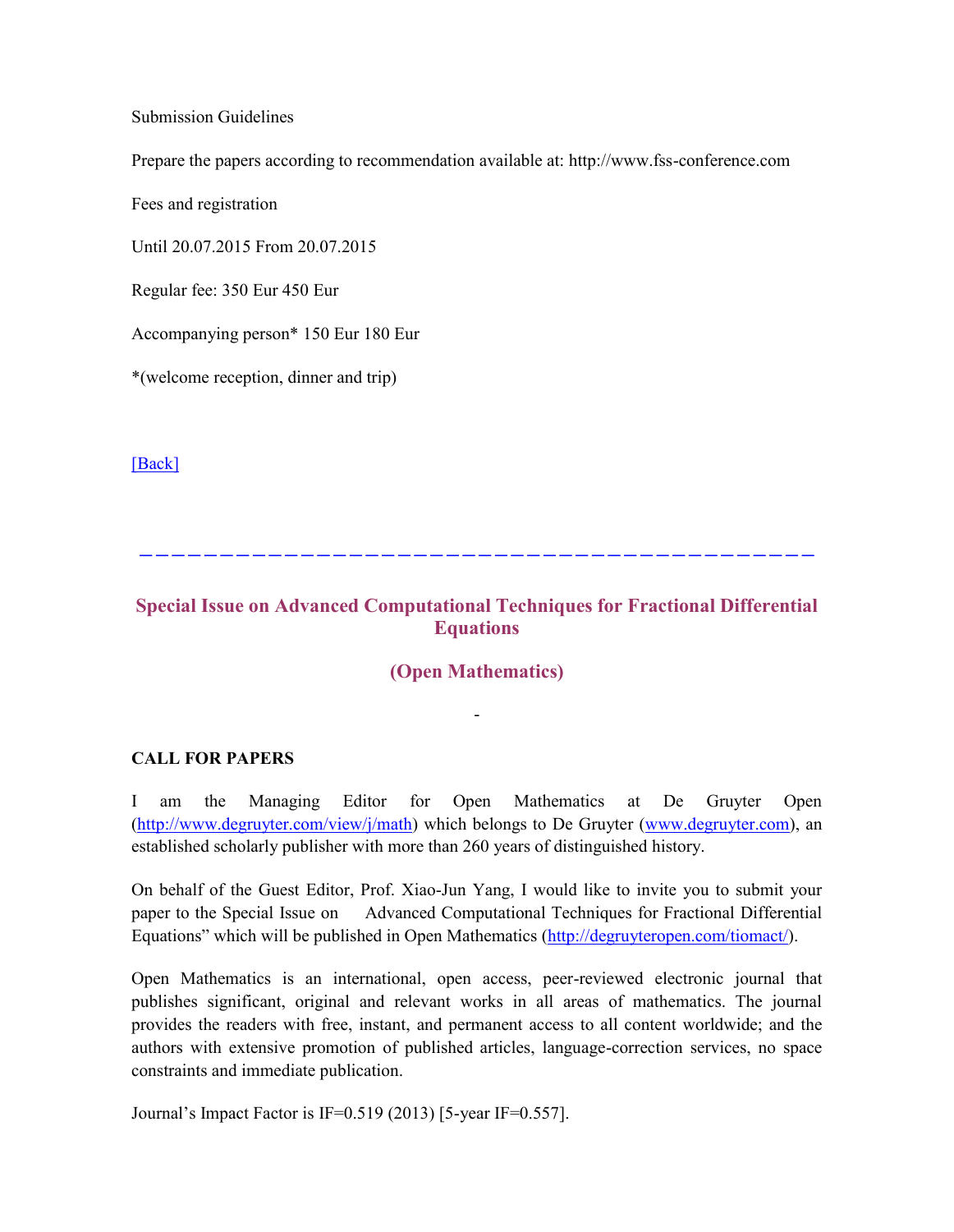We solicit excellent research and review articles, as well as communications and vision papers to be published in the journal. All the submissions will undergo fast and fair peer review. In order to sustain the production of our fully-refereed open access journal, each article accepted for publication in Open Mathematics is subject to Article Processing Charges, so please consider this requirement when submitting your paper.

We kindly request that all the submissions are made until 1st September, 2015, so accepted manuscripts are published in 2015.

As an author you can enjoy the following benefits:

- convenient, web-based manuscript submission and tracking system;

- transparent, comprehensive and fast peer review;

-efficient route to fast-track publication and full advantage of De Gruyter's e-technology;

- free language assistance.

I look forward to your manuscript! Please feel free to forward this invitation to any interested colleagues and associates.

Regards,

Agnieszka Bednarczyk-Drag

Managing Editor, Mathematics

#### [\[Back\]](file:///C:/Users/Administrator/AppData/Local/Microsoft/Windows/Temporary%20Internet%20Files/FrontPageTempDir/pvw2.htm%231)

# **Journals**

========================================================================

------------------------------------------

### **Fractional Calculus and Applied Analysis**

Volume 18, Issue 3 (Jun 2015[\)](http://www.degruyter.com/view/j/fca)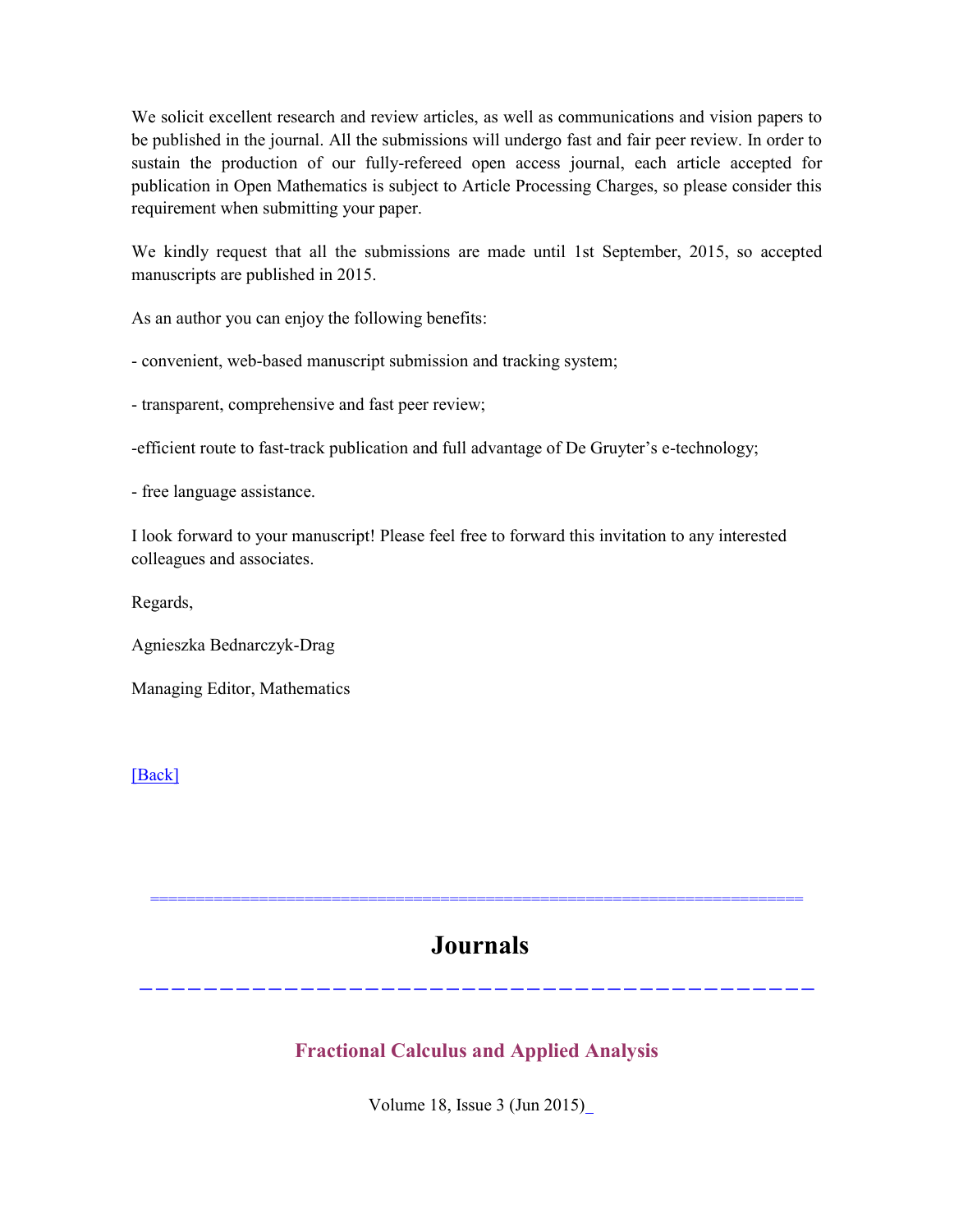#### [Frontmatter](http://www.degruyter.com/view/j/fca.2015.18.issue-3/fca-2015-frontmatter03/fca-2015-frontmatter03.xml?format=INT)

Fcaa [Related News, Events And Books \(Fcaa-Volume 18-3-2015\)](http://www.degruyter.com/view/j/fca.2015.18.issue-3/fca-2015-0032/fca-2015-0032.xml?format=INT)

[Decay solutions for a class of fractional differential variational inequalities](http://www.degruyter.com/view/j/fca.2015.18.issue-3/fca-2015-0033/fca-2015-0033.xml?format=INT)

Dinh Ke, Tran / Van Loi, Nguyen / Obukhovskii, Valeri

[A biomathematical view on the fractional dynamics of cellulose degradation](http://www.degruyter.com/view/j/fca.2015.18.issue-3/fca-2015-0034/fca-2015-0034.xml?format=INT)

[The spreading property for a prey-predator reaction-diffusion system with fractional diffusion](http://www.degruyter.com/view/j/fca.2015.18.issue-3/fca-2015-0035/fca-2015-0035.xml?format=INT)

Cheng, Hongmei / Yuan, Rong

[Fractional variation of Hölderian functions](http://www.degruyter.com/view/j/fca.2015.18.issue-3/fca-2015-0036/fca-2015-0036.xml?format=INT)

Prodanov, Dimiter

[Periodic disturbance rejection for fractional-order dynamical systems](http://www.degruyter.com/view/j/fca.2015.18.issue-3/fca-2015-0037/fca-2015-0037.xml?format=INT)

Fedele, Giuseppe / Ferrise, Andrea

[Successive approximation: A survey on stable manifold of fractional differential systems](http://www.degruyter.com/view/j/fca.2015.18.issue-3/fca-2015-0038/fca-2015-0038.xml?format=INT)

Sayevand, Khosro / Pichaghchi, Kazem

[When do fractional differential equations have solutions that are bounded by the Mittag--Leffler](http://www.degruyter.com/view/j/fca.2015.18.issue-3/fca-2015-0039/fca-2015-0039.xml?format=INT)  [function ?](http://www.degruyter.com/view/j/fca.2015.18.issue-3/fca-2015-0039/fca-2015-0039.xml?format=INT)

Tisdell, Christopher C.

[On explicit stability conditions for a linear fractional difference system](http://www.degruyter.com/view/j/fca.2015.18.issue-3/fca-2015-0040/fca-2015-0040.xml?format=INT)

Čermák, Jan / Győri, István / Nechvátal, Ludĕk

[Fractional differential inclusions in the Almgren sense](http://www.degruyter.com/view/j/fca.2015.18.issue-3/fca-2015-0041/fca-2015-0041.xml?format=INT)

Graef, John R. / Henderson, Johnny / Ouahab, Abdelghani

[Time-optimal control of fractional-order linear systems](http://www.degruyter.com/view/j/fca.2015.18.issue-3/fca-2015-0042/fca-2015-0042.xml?format=INT)

Matychyn, Ivan / Onyshchenko, Viktoriia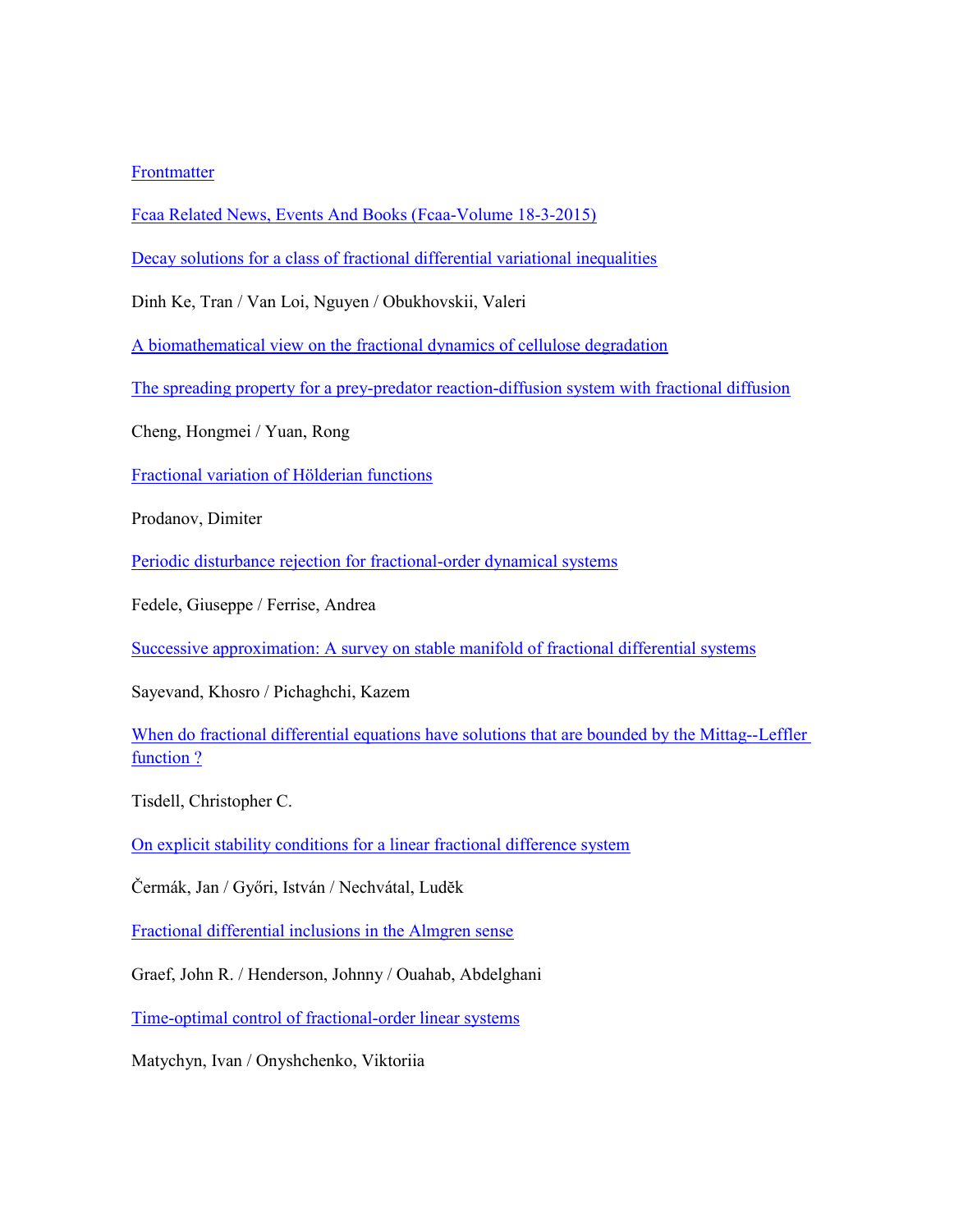[Analytical solutions for the multi-term time-space fractional reaction-diffusion equations on an](http://www.degruyter.com/view/j/fca.2015.18.issue-3/fca-2015-0043/fca-2015-0043.xml?format=INT)  [infinite domain](http://www.degruyter.com/view/j/fca.2015.18.issue-3/fca-2015-0043/fca-2015-0043.xml?format=INT)

Ding, Xiao-Li / Nieto, Juan J.

[Nonexistence results for a class of evolution equations in the Heisenberg group](http://www.degruyter.com/view/j/fca.2015.18.issue-3/fca-2015-0044/fca-2015-0044.xml?format=INT)

Jleli, Mohamed / Kirane, Mokhtar / Samet, Bessem

[High-order approximation to Caputo derivatives and Caputo-type advection-diffusion equations](http://www.degruyter.com/view/j/fca.2015.18.issue-3/fca-2015-0045/fca-2015-0045.xml?format=INT)  [\(II\)](http://www.degruyter.com/view/j/fca.2015.18.issue-3/fca-2015-0045/fca-2015-0045.xml?format=INT)

Cao, Jianxiong / Li, Changpin / Chen, YangQuan

[Dyadic nonlocal diffusions in metric measure spaces](http://www.degruyter.com/view/j/fca.2015.18.issue-3/fca-2015-0046/fca-2015-0046.xml?format=INT)

Actis, Marcelo / Aimar, Hugo

[Fractional derivative anomalous diffusion equation modeling prime number distribution](http://www.degruyter.com/view/j/fca.2015.18.issue-3/fca-2015-0047/fca-2015-0047.xml?format=INT)

Chen, Wen / Liang, Yingjie / Hu, Shuai / Sun, Hongguang

[Time-fractional diffusion equation in the fractional Sobolev spaces](http://www.degruyter.com/view/j/fca.2015.18.issue-3/fca-2015-0048/fca-2015-0048.xml?format=INT)

Gorenflo, Rudolf / Luchko, Yuri / Yamamoto, Masahiro

[Continuous time random walk models associated with distributed order diffusion equations](http://www.degruyter.com/view/j/fca.2015.18.issue-3/fca-2015-0049/fca-2015-0049.xml?format=INT)

Umarov, Sabir

[\[Back\]](file:///C:/Users/Administrator/AppData/Local/Microsoft/Windows/Temporary%20Internet%20Files/FrontPageTempDir/pvw2.htm%231)

### **Applied Mathematical Modelling**

------------------------------------------

(selected[\)](http://www.degruyter.com/view/j/fca)

Duality of singular linear systems of fractional nabla difference equations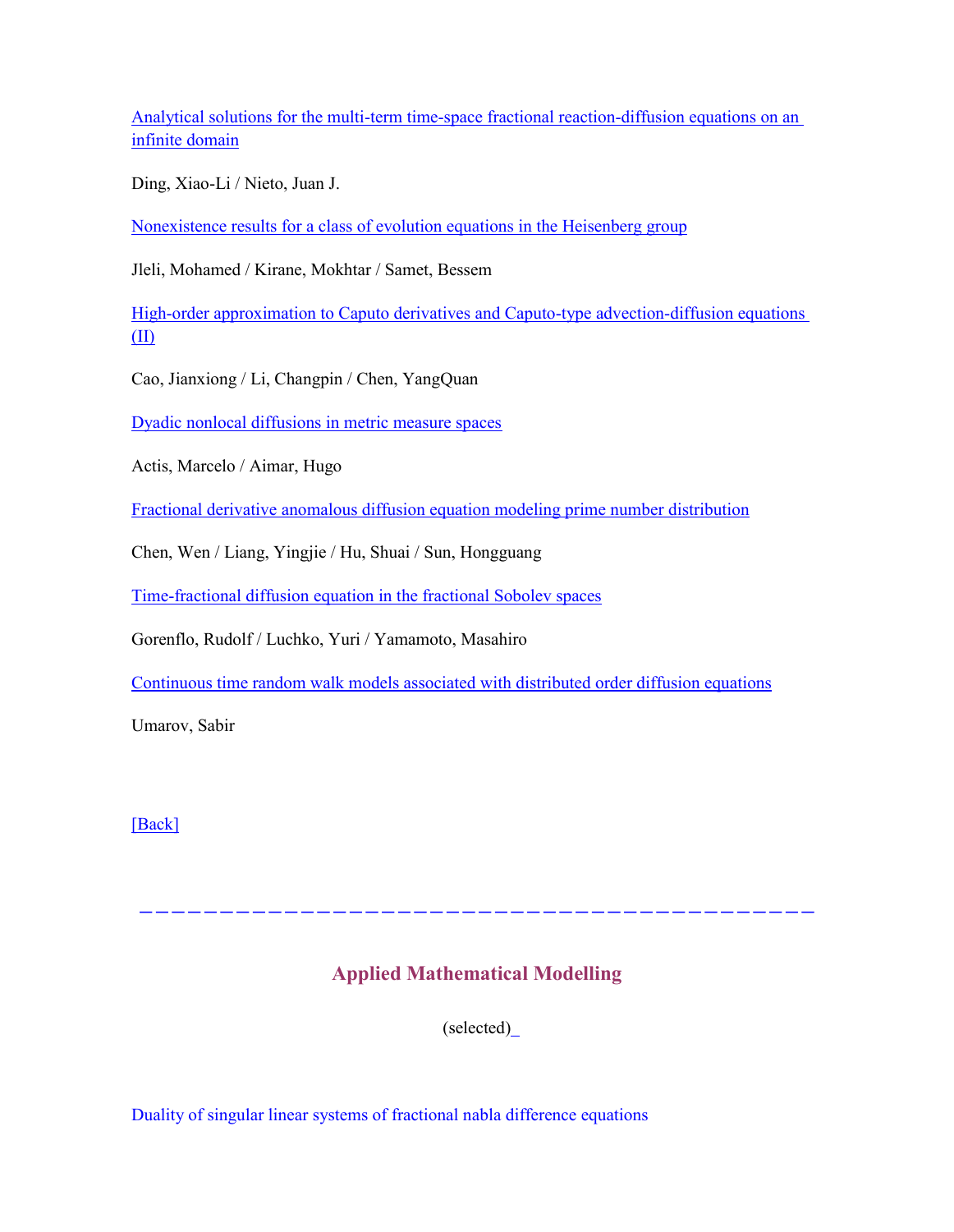Ioannis K. Dassios, Dumitru I. Baleanu

Analytical treatment of Volterra integro-differential equations of fractional order

Khosro Sayevand

Derivation, interpretation, and analog modelling of fractional variable order derivative definition

Dominik Sierociuk, Wiktor Malesza, Michal Macias

Alternative variational iteration method for solving the time-fractional Fornberg–Whitham equation

Mehmet Giyas Sakar, Hilmi Ergören

Numerical treatment for the solution of fractional fifth-order Sawada–Kotera equation using second kind Chebyshev wavelet method

A.K. Gupta, S. Saha Ray

Development of a 2D-Multigroup Code (NFDE-2D) based on the neutron spatial-fractional diffusion equation

Nader Maleki Moghaddam, Hossein Afarideh, Gilberto Espinosa-Paredes

Numerical approximations for Volterra's population growth model with fractional order via a multi-domain pseudospectral method

Mohammad Maleki, Majid Tavassoli Kajani

Numerical solution of nonlinear Volterra integro-differential equations of fractional order by the reproducing kernel method

Wei Jiang, Tian Tian

Fractional order description of DNA

J.A. Tenreiro Machado

Modeling the arterial wall mechanics using a novel high-order viscoelastic fractional element

J.M. Pérez Zerpa, A. Canelas, B. Sensale, D. Bia Santana, R.L. Armentano

[\[Back\]](file:///C:/Users/Administrator/AppData/Local/Microsoft/Windows/Temporary%20Internet%20Files/FrontPageTempDir/pvw2.htm%231)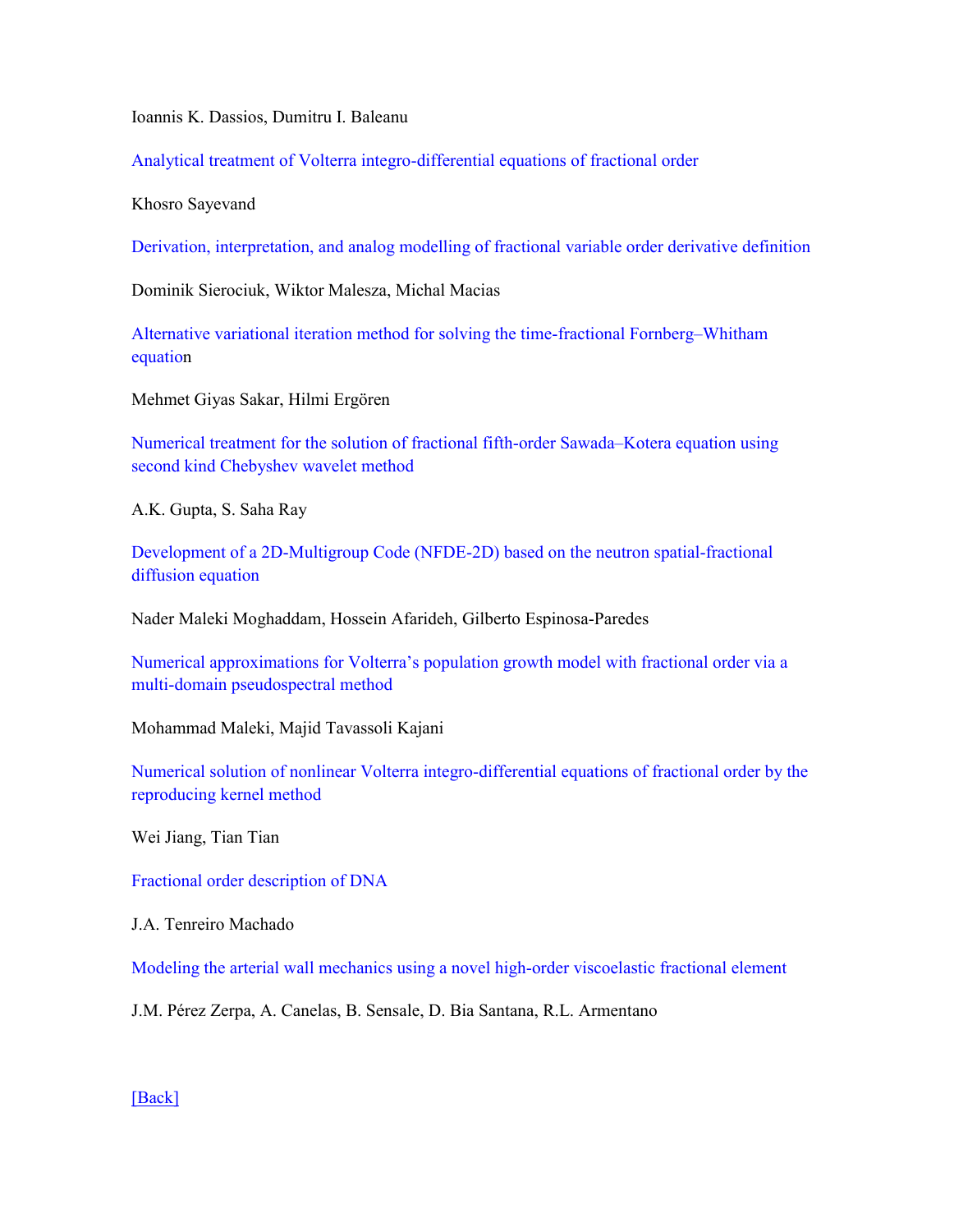# **Paper Highlight**

========================================================================

**Tempered fractional calculus** 

-------------------------------------

Farzad Sabzikar, Mark M. Meerschaert, Jinghua Chen

**Publication information:** Farzad Sabzikar, Mark M. Meerschaert, Jinghua Chen, Tempered fractional calculus. Journal of Computational Physics, 2015, 293, 14-28.

<http://www.sciencedirect.com/science/article/pii/S0021999114002873>

#### **Abstract**

Fractional derivatives and integrals are convolutions with a power law. Multiplying by an exponential factor leads to tempered fractional derivatives and integrals. Tempered fractional diffusion equations, where the usual second derivative in space is replaced by a tempered fractional derivative, govern the limits of random walk models with an exponentially tempered power law jump distribution. The limiting tempered stable probability densities exhibit semi-heavy tails, which are commonly observed in finance. Tempered power law waiting times lead to tempered fractional time derivatives, which have proven useful in geophysics. The tempered fractional derivative or integral of a Brownian motion, called a tempered fractional Brownian motion, can exhibit semi-long range dependence. The increments of this process, called tempered fractional Gaussian noise, provide a useful new stochastic model for wind speed data. A tempered fractional difference forms the basis for numerical methods to solve tempered fractional diffusion equations, and it also provides a useful new correlation model in time series.

[\[Back\]](file:///C:/Users/Administrator/AppData/Local/Microsoft/Windows/Temporary%20Internet%20Files/FrontPageTempDir/pvw2.htm%231)

**Maximum principle for the fractional diffusion equations with the** 

-------------------------------------

**Riemann-Liouville fractional derivative and its applications**

Mohammed Al-Refai, Yuri Luchko